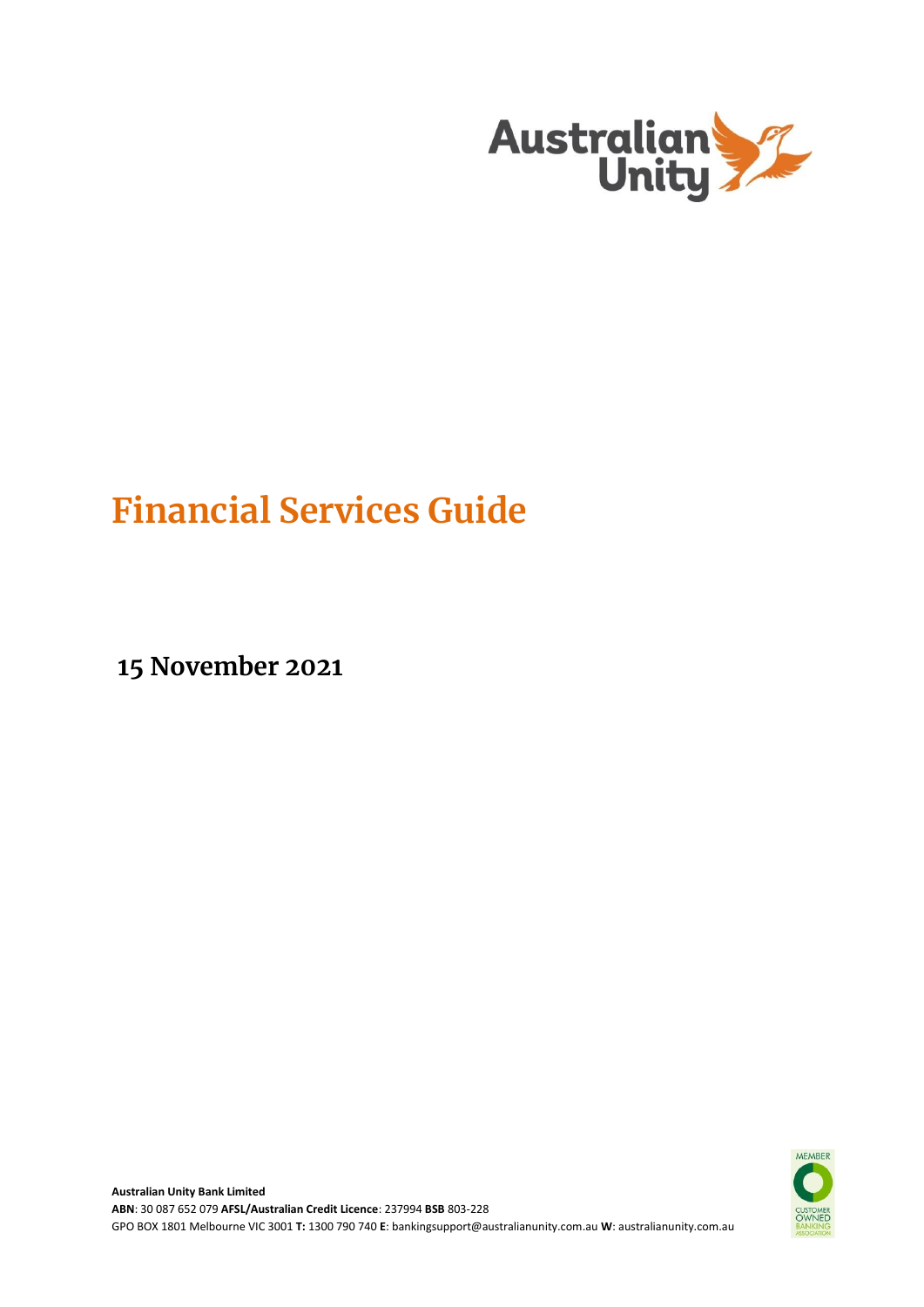# **How to Contact Us**

You can contact us using one of the following methods:

- **Phone us on 1300 790 740 (Monday to Friday 8.30am to 5.30pm AEST)**
- Write to us at GPO Box 1801, Melbourne VIC 3001
- $\Theta$  Email us at: [bankingsupport@australianunity.com.au](mailto:bankingsupport@australianunity.com.au)

## **Security Information**

To report the loss, theft or unauthorised use of your card or PINs, please contact:

## **Within Australia:**

- Our Customer Services Team on 1300 790 740 (Monday to Friday 8.30am to 5.30pm AEST); or
- Visa Hotline on 1800 450 346, 24 hours a day, 7 days a week.

## **Outside Australia:**

- Cardholder Support Hotline (Australia) on +1 303 967 1090.
- Go into an overseas bank and ask them for the phone number to cancel your Visa Card; or
- Call operator assistance to obtain the Visa Global Assistance phone number for the country you are in.

**IMPORTANT:** Please contact us before you travel overseas for the current Visa hotline arrangements. Contact may also be made within the country you are travelling with Visa. Countries have different hotline details.

## **Customer Owned Banking Code of Practice**

We subscribe to the Customer Owned Banking Code of Practice.

The 10 Key promises under the Code are:

- 1. We will be fair and ethical in our dealings with you
- 2. We will focus on our Customers
- 3. We will give you clear information about our Products and Services
- 4. We will be responsible lenders
- 5. We will deliver high customer service and standards
- 6. We will deal fairly with any complaints

Further details on the code can be found at our website.

- 7. We will recognise Customers' rights as owners
- 8. We will comply with our legal and industry obligations
- 9. We will recognise our impact on the wider community
- 10. We will support and promote the Customer Owned Banking Code of Practice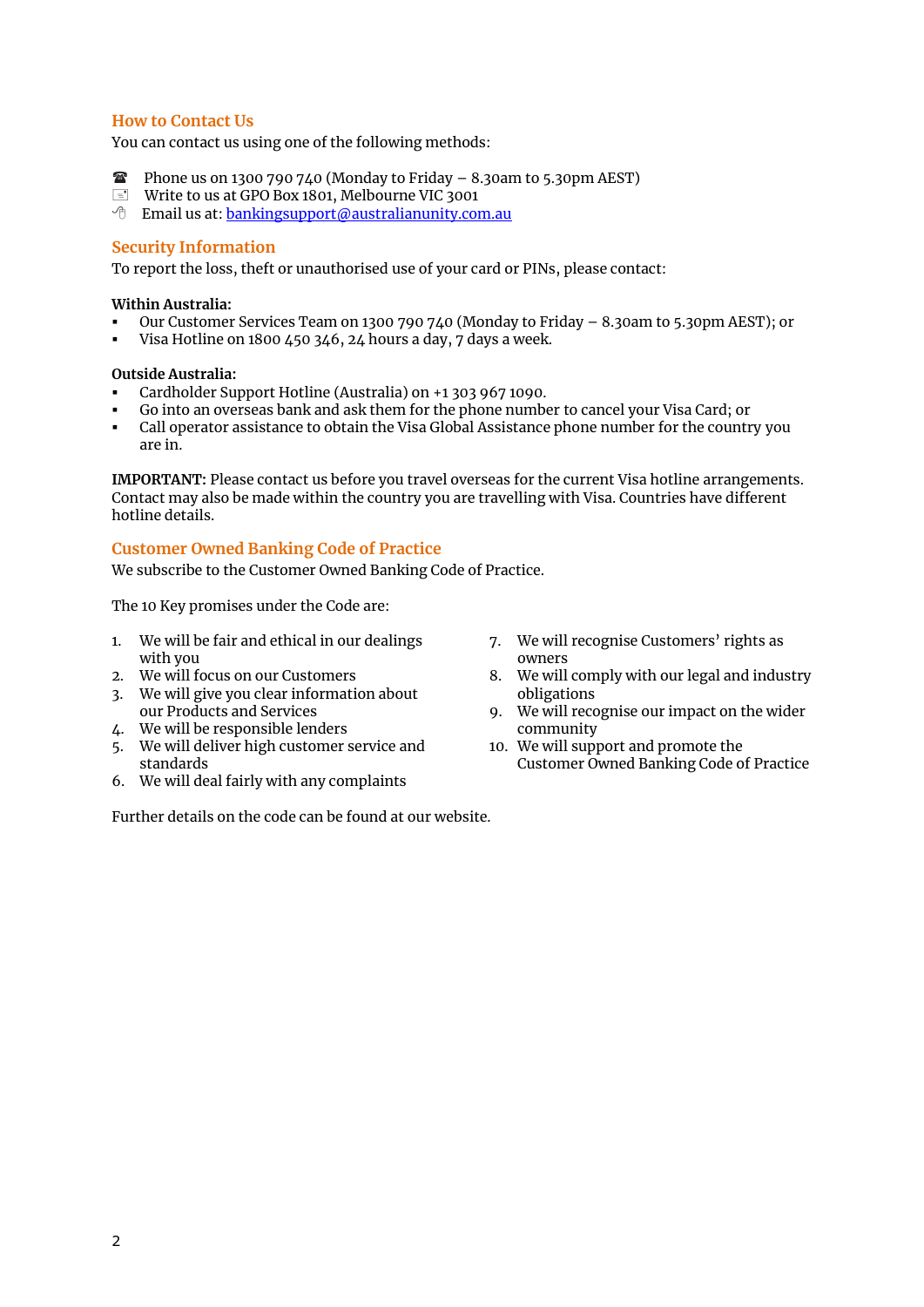## **1. About Us**

Welcome to Australian Unity Bank Limited ('Australian Unity', 'we', 'us', or 'our'). We offer banking, financial advice and insurance.

As an organisation that routinely returns profits to our customers through low fees, competitive interest rates and attentive service, Australian Unity is a genuine alternative to the big banks.

Like the banks, we have a comprehensive range of financial products and services, we operate under the same regulations and share the same government guarantees on our savings products. But, unlike the banks, we are not beholden to shareholders. This difference is critical as we are not conflicted at any point in our dealings with our customers.

We are authorised to provide the financial services and products as listed in this Financial Services Guide under our Australian Financial Services Licence (AFSL) 237994.

# **2. What is the purpose of the Financial Services Guide?**

We have designed this Financial Services Guide (FSG) to assist you in deciding whether to acquire financial services from our organisation.

The FSG provides you with information in relation to:

- What financial services we can provide you;
- Your entitlement to receive product disclosure information and when this will be provided;
- Information about who Australian Unity acts for when providing products and services issued by another institution;
- Information about remuneration paid to Australian Unity and other persons in relation to the financial services offered;
- Any associations or relationships that may influence Australian Unity in providing any of its services;
- How we manage your privacy; and
- How we deal with complaints and disputes.

# **3. What financial services can we provide?**

Our AFSL authorises us to deal in and provide financial product advice on the following financial products:

- Deposit and payment products including:
	- Basic deposit products;
	- Deposit products other than basic deposit products; and
	- Non-cash payment products.
- General insurance products; and
- Consumer credit insurance products.

In addition to the financial products and services we provide under our AFSL, we also deal in and provide advice on consumer and commercial lending products which are covered under our Australian Credit Licence.

# **4. On whose behalf do we provide financial services?**

When we deal in general insurance or consumer credit insurance products, we do so on behalf of other product issuers. Details of who the relevant product issuer is will be included in the Product Disclosure Statement which will be provided to you upon request, when you enquire about, or acquire the relevant product.

# **5. What additional information might I receive?**

When we provide you with a financial product, we may also provide you with a Statement of Advice or Terms of Use document, as described below.

## **6. Statement of Advice**

If you are provided with personal financial product advice, we may also issue you with a Statement of Advice (SoA).

The SoA sets out information such as:

- A summary of the advice provided to you
- The basis for the advice, and
- Details of any arrangements or relationships we have with product issuers.

The SoA helps you to make an informed decision about whether to act upon the advice that has been provided to you.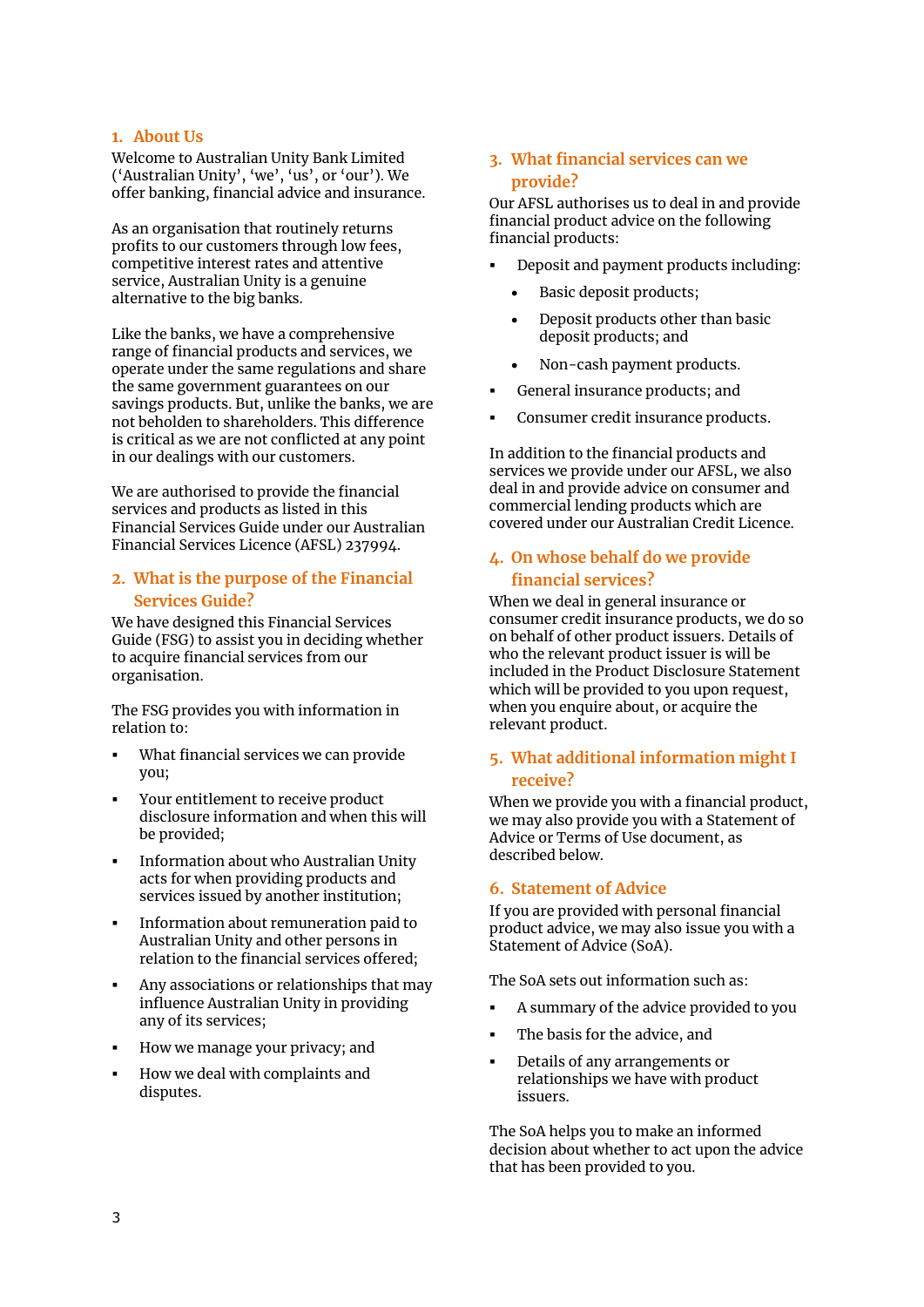We are not required to provide you with a SoA if our advice relates only to our basic deposit products and non-cash payment facilities.

## **7. Terms of Use**

Terms of Use provide you with essential information about a financial product offered by Australian Unity so that you can make an informed decision about whether or not to acquire the product.

We must provide you with Terms of Use about a financial product or service when:

- You enquire about, or we provide financial product advice on the financial product; or
- We issue, offer to issue, or arrange the issue of, the financial product to you.

Terms of Use about a financial product or service include, amongst other things:

- Australian Unity's name and contact details;
- Significant features of the financial product and its terms and conditions;
- Significant benefits and risks associated with holding the financial product;
- Fees and costs associated with holding the financial product (where applicable); and
- Dispute resolution procedures, and how you can access them.

In certain circumstances we are not required to provide Terms of Use (including, for example, where you have already been issued them).

# **8. What remuneration or other benefits do we receive for providing financial services?**

## **Insurance**

We receive commissions from our general insurance partner, Allianz Australia Insurance Limited, when we arrange or refer an insurance product, except in the case of travel insurance, for which we receive commissions from Allianz's agent, AWP Australia Pty Ltd.

The premiums you pay to acquire insurance products issued by Allianz are not paid to Australian Unity.

Allianz or AWP will pay a commission to us for each policy issued or renewed as follows:

| Insurance type             | Commission |
|----------------------------|------------|
| Home, Landlords and        | Up to 20%  |
| Consumer Credit            |            |
| Motor                      | Up to 10%  |
| <b>Commercial Packages</b> | Up to 10%  |
| Pleasure Craft             | Up to 10%  |
| Caravan & Trailer          | 10%        |
| Travel                     | 30%        |

- In addition, a profit share of underwriting profits may be payable to us each year by Allianz, depending on the performance of the portfolio.
- We may also receive from Allianz reimbursement for costs associated with distribution of insurance products up to an agreed amount and a marketing allowance of up to 2% of the premiums for Home, Landlord, Motor and Caravan insurance.
- We pay our referral partners a one-off commission of between \$100 and \$300 for referred customers. You may request further information about our remuneration by contacting us.

Our pet insurance is issued by The Hollard Insurance Company Pty Ltd ABN 78 090 584 473, AFSL 241436, administered by PetSure (Australia) Pty Ltd ABN 95 075 949 923, AFSL 420183 (PetSure), and promoted and distributed by PetSure's Authorised Representative (AR) Pet Insurance Pty Ltd ABN 38 607 160 930, AR 1234944 (PIPL) and PIPL's authorised distribution partners, including Australian Unity. The premiums you pay to acquire pet insurance are not paid to Australian Unity. We receive a commission of up to 15% from PIPL for each pet insurance policy issued or renewed.

## **General Banking**

When certain transactions are carried out using Visa cards, commissions may be received at a range of interchange rates calculated on the AUD equivalent of all merchant sales, presented either as a percentage of up to 1.60%, or fixed dollar amount of up to \$0.82 per transaction.

The interchange rate is dependent upon whether sales are made in Australia or overseas, the type of Visa card used and the method of payment used.

When transactions are made using BPAY, commissions may be received at a range of interchange rates of up to \$0.45 per transaction.